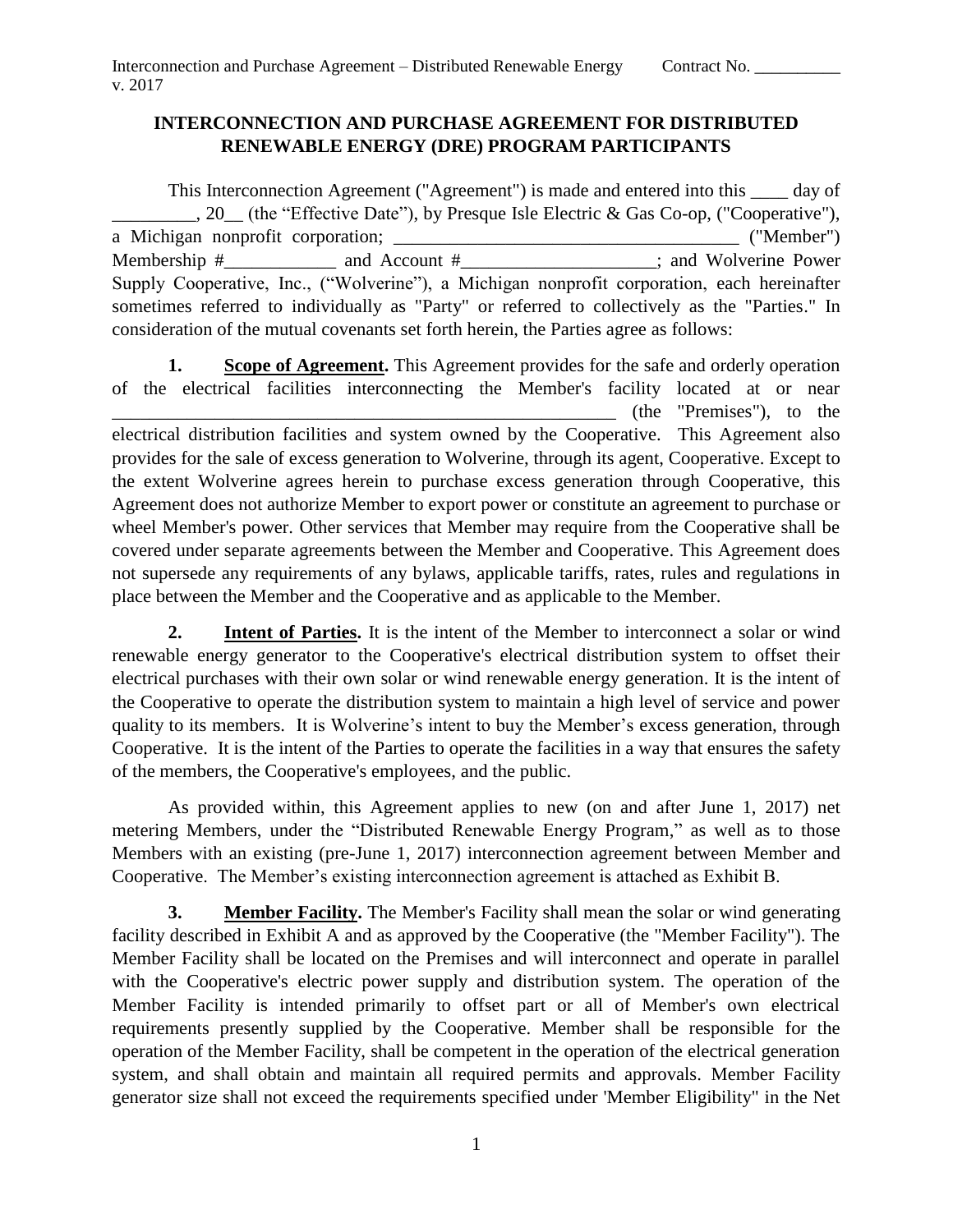Metering or Distributed Renewable Energy Programs. Any modifications to the Member Facility can only be made following the written approval of the Cooperative. Any change in generating technology or any increase in generator size of the Member Facility is not permitted, unless specifically agreed to by the Cooperative in writing.

**4.** Term. The acceptance of this Agreement by the Cooperative and Wolverine shall constitute an agreement between Member, the Cooperative, and Wolverine which shall continue in force for a term expiring on either of the following dates, as applicable:

(1) for Net Metering Program Members – 20 years from the effective date of their existing interconnection agreement or the first month the Member began net metering; or

 (2) for Distributed Renewable Energy Program Member-Consumers – 10 years from the Effective Date.

 The Agreement shall automatically terminate upon any of the following: 1) any transfer of membership in the Members' Premises to a new Member, 2) removal of the Member Facility, 3) increased generator size of the Member Facility, 4) at the end of the term, or 5) upon changes in generator technologies of the Member Facility at which time the Member must enter into a new agreement based on the Cooperative's available tariffs at that time.

# **5. Price and Payment Methodology.**

- a. The Member shall pay the full retail rate in accordance with the Cooperative's standard service tariff applicable to the Member, which may change from time to time, for all energy delivered to the Member by the Cooperative.
- b. For Net Metering Program Members The Member shall be credited the full retail rate in accordance with the Cooperative's standard service tariff applicable to the Member for all energy and associated renewable energy attributes, including, but not limited to, Renewable Energy Credits delivered to the Cooperative by the Member, collectively referred to as excess generation.
- c. For Distributed Renewable Energy Program Member-Consumers The Member shall be credited \$.056 per kWh for all energy and associated Credits delivered to the Cooperative by the Member, collectively referred to renewable energy attributes, including, but not limited to, Renewable Energy as excess generation.
- d. The credit for any excess generation, as determined by each month's meter reading, shall be credited against a following month's bill representing the Member-Consumer's Energy Charge. Any credit carried forward to the following month that is not utilized that month, shall be carried forward for use in subsequent billing periods. If the Member terminates service with the Cooperative while having a net metering credit amount on their account, Wolverine shall pay, through its agent, the Cooperative, the remaining credit amount to the Member following a final reading by the Cooperative of the Member's net meter.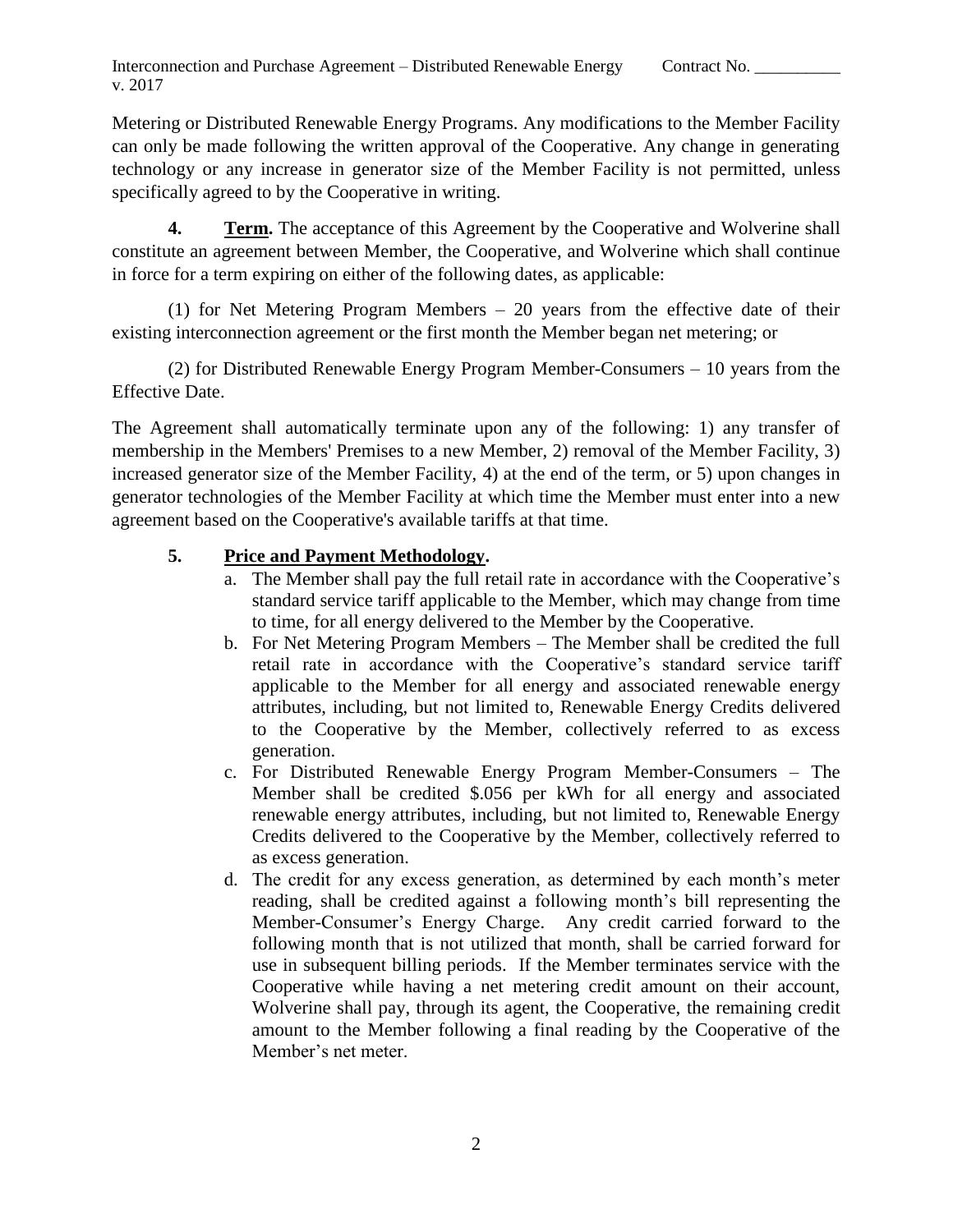for non-payment, or otherwise, no credits will be calculated or issued during e. In the event Member is disconnected from service, at the Member's request, the period the Member is disconnected.

 **6. Operational Standards.** Member shall operate and maintain in good order and repair, all without cost to the Cooperative, all equipment required for the safe operation of the Member Facility operating in parallel with the Cooperative's electrical supply and distribution system. Equipment required for safe operation shall include, but not be limited to, equipment supply and distribution system and (2) automatically disconnect the Member Facility from the Cooperative's electrical supply and distribution system in the event of an overload or outage, including loss of one or more phases of a three phase service, on the Cooperative's electrical supply and distribution system. The Member Facility shall be designed to operate within The Member Facility shall not cause any adverse effects upon the quality or reliability of service provided to the Cooperative's other members. Member shall operate its Member Facility in accordance with all applicable rules, laws, and regulations including, but not limited to, IEEE 519 and 1547. to the billing meter. Member shall obtain any permits required by governmental authorities prior to construction, installation, and interconnection of the Member Facility. Member shall also necessary to (1) establish and maintain automatic synchronism with the Cooperative's electrical allowable operating standards for the Cooperative's electrical supply and distribution system. Member shall provide a device to disconnect Member Facility from Cooperative's electrical distribution facilities that is accessible and in reasonably close proximity maintain compliance with these permits during the term of this Agreement.

 Member Facility and the quality of electric energy supplied by the Member shall meet the standards as specified by the Cooperative. If the operation of the Member's system or quality of electric energy supplied (in the case of power export) does not meet the standards as specified, then the Cooperative will notify the Member to take reasonable and expedient corrective action. The Cooperative shall have the right to disconnect the Member Facility until compliance is disconnect the Member Facility from the Cooperative's electrical supply and distribution system without notice if the operation of the Member Facility imposes a threat, in the Cooperative's sole and absolute judgment, to life or property, or if it at any time adversely affects the operation of Cooperative's electrical service to other members. The Member Facility shall remain **7. Suspension of Interconnection.** It is intended that the interconnection should not compromise the Cooperative's protection or operational requirements. The operation of the reasonably demonstrated. Notwithstanding, the Cooperative may, in its sole discretion, the Cooperative's electrical supply and distribution system or the quality and reliability of the disconnected until such time as the Cooperative is satisfied, in its sole judgment, that condition(s) justifying the disconnection have ended or have been corrected.

**8.** Maintenance Outages. Maintenance outages will occasionally be required on the Cooperative's system, and the Cooperative will attempt to provide as much notice and planning as practical to minimize downtime. It is understood and agreed by the Parties that in some emergency cases, such notice may not be practical. Compensation will not be made for unavailability of the Cooperative's facilities due to outages.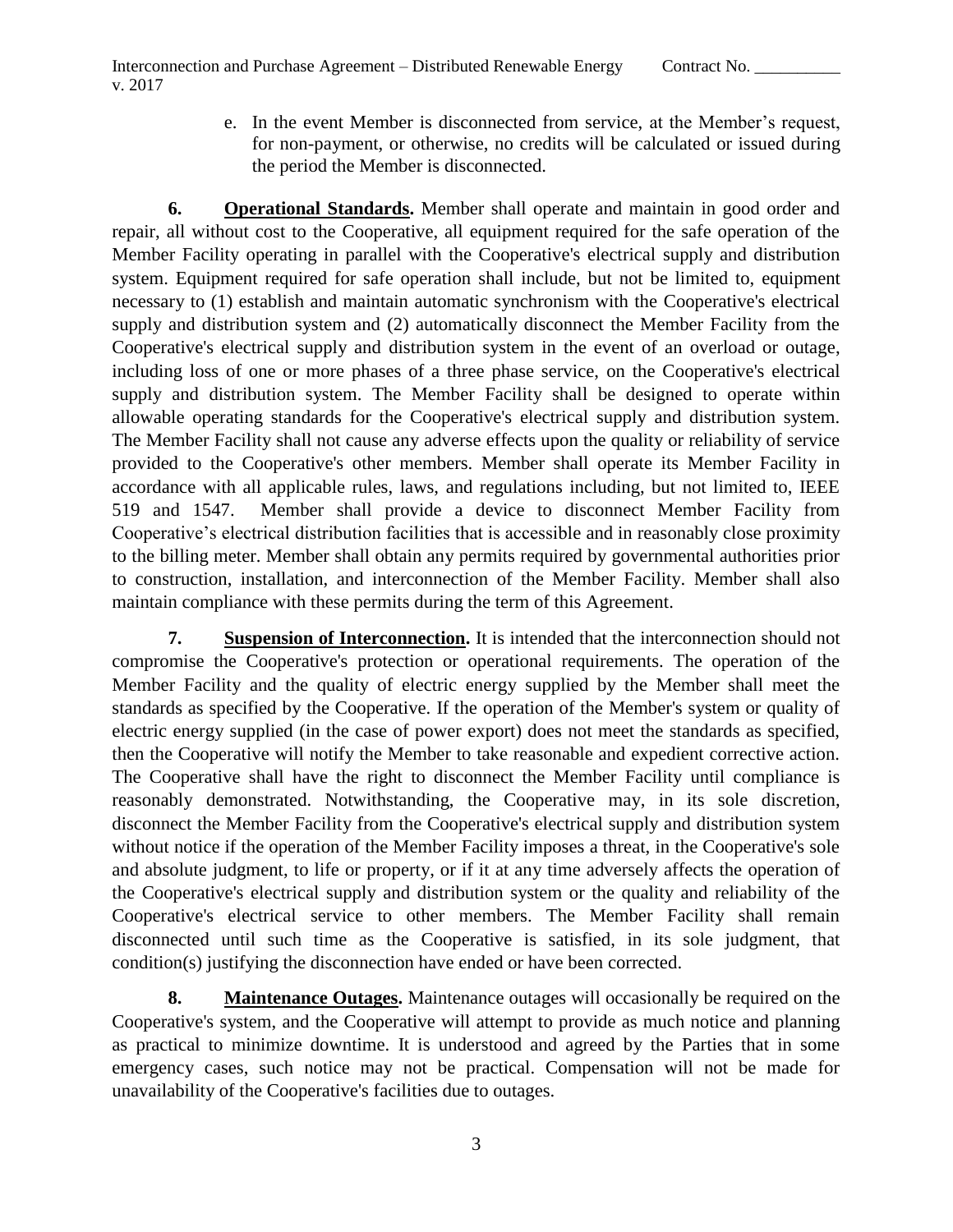Interconnection and Purchase Agreement – Distributed Renewable Energy Contract No. v. 2017

**9.** Access. Access is required at all times by the Cooperative to the Member's Premises for maintenance and, operation of the Cooperative system, as well as meter reading. The Cooperative reserves the right, but not the obligation, to inspect the Member Facility with or without notice. This provision does not create a duty on the part of the Cooperative to inspect and/or test the Member Facility and the Member shall remain entirely responsible and obligated, as provided herein, for the proper operation and maintenance of the Member Facility.

10. Assignment. Member shall not assign its rights nor delegate its duties under this without the Cooperative's written consent shall be invalid. An assignee or new Member must submit a new application to the Cooperative and obtain the Cooperative's and Wolverine's written approval, with a new executed interconnection agreement, before any assignment may occur. Member assumes the responsibility of ensuring a new Member or assignee is aware the new Member or assignee must re-apply and obtain the Cooperative's and Wolverine's written acceptance or the equipment must be removed or disabled to prevent future interconnection and/or operation. The price and payment terms provided for in this Agreement (§5) are limited to the Member only. Any assignee or new Member shall be subject to differing pricing terms at Agreement without the Cooperative's written consent. Any assignment or delegation made Cooperative's and Wolverine's absolute discretion.

 **11. Liability and Indemnification.** Member shall assume all liability for and shall indemnify the Cooperative for any claims, losses, costs, and expenses of any kind or character to the extent that they result from Member's negligence or other wrongful conduct in connection with the design, construction or operation of the Member Facility.

12. **General.** The application for the Member Facility is attached as Exhibit A, and, along with all applicable schedules, riders, service regulations, and conditions, is hereby incorporated into this Agreement.

 $13.$  the entire Agreement between the Parties relating to the subject matter hereof, there being no **Entire Agreement.** This Agreement and the documents attached hereto constitute other agreements or understandings, written or oral, other than those contained in this Agreement and the attachments hereto. Other than a previous interconnection agreement between the Parties, this Agreement does not modify, change or impact any other agreement between the Parties relating to the supply of electric service, or the sale of, or purchase of, electric power.

14. Governing Law/Jurisdiction/Venue. This Agreement shall be deemed to have been made in, and shall be construed under, the laws of the State of Michigan. The Parties acknowledge and agree that a court of competent jurisdiction located in Presque Isle County, Michigan shall have exclusive jurisdiction in any action or proceeding arising under or relating to this Agreement.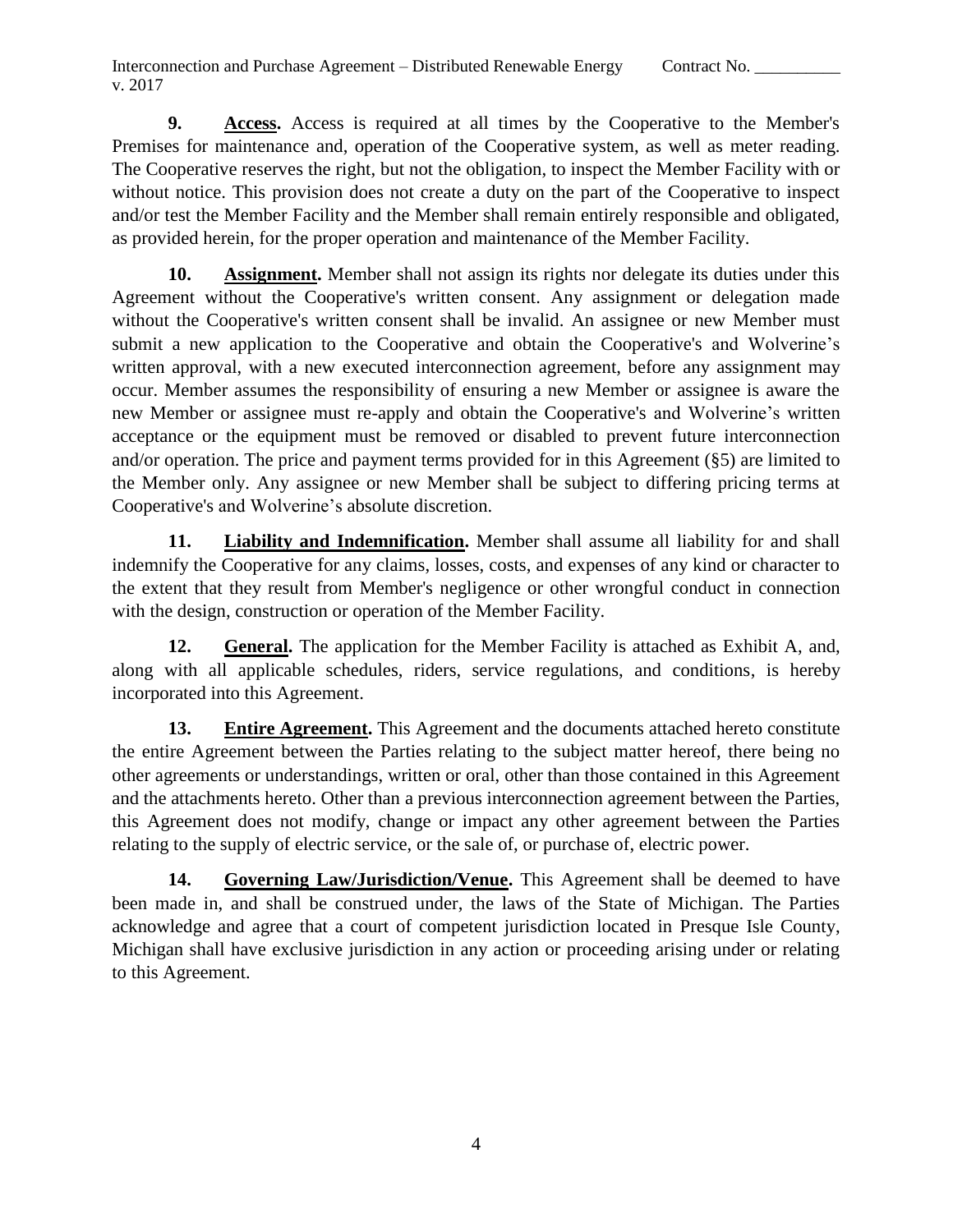| Interconnection and Purchase Agreement - Distributed Renewable Energy | Contract No. |
|-----------------------------------------------------------------------|--------------|
| v. 2017                                                               |              |

# **AGREED TO BY**

| <b>Member</b>           |                        |  |
|-------------------------|------------------------|--|
| Signature:              | Spouse's Signature:    |  |
| <b>Printed Name:</b>    | Spouse's Printed Name: |  |
| Date:                   | Date:                  |  |
| <b>Service Address:</b> |                        |  |
| City:                   |                        |  |
| State:                  |                        |  |
| Membership #:           |                        |  |
|                         |                        |  |

| <b>Wolverine Power Supply Cooperative, Inc.</b> |  |
|-------------------------------------------------|--|
| Signature:                                      |  |
| <b>Printed Name:</b>                            |  |
| Title:                                          |  |
| Date:                                           |  |
|                                                 |  |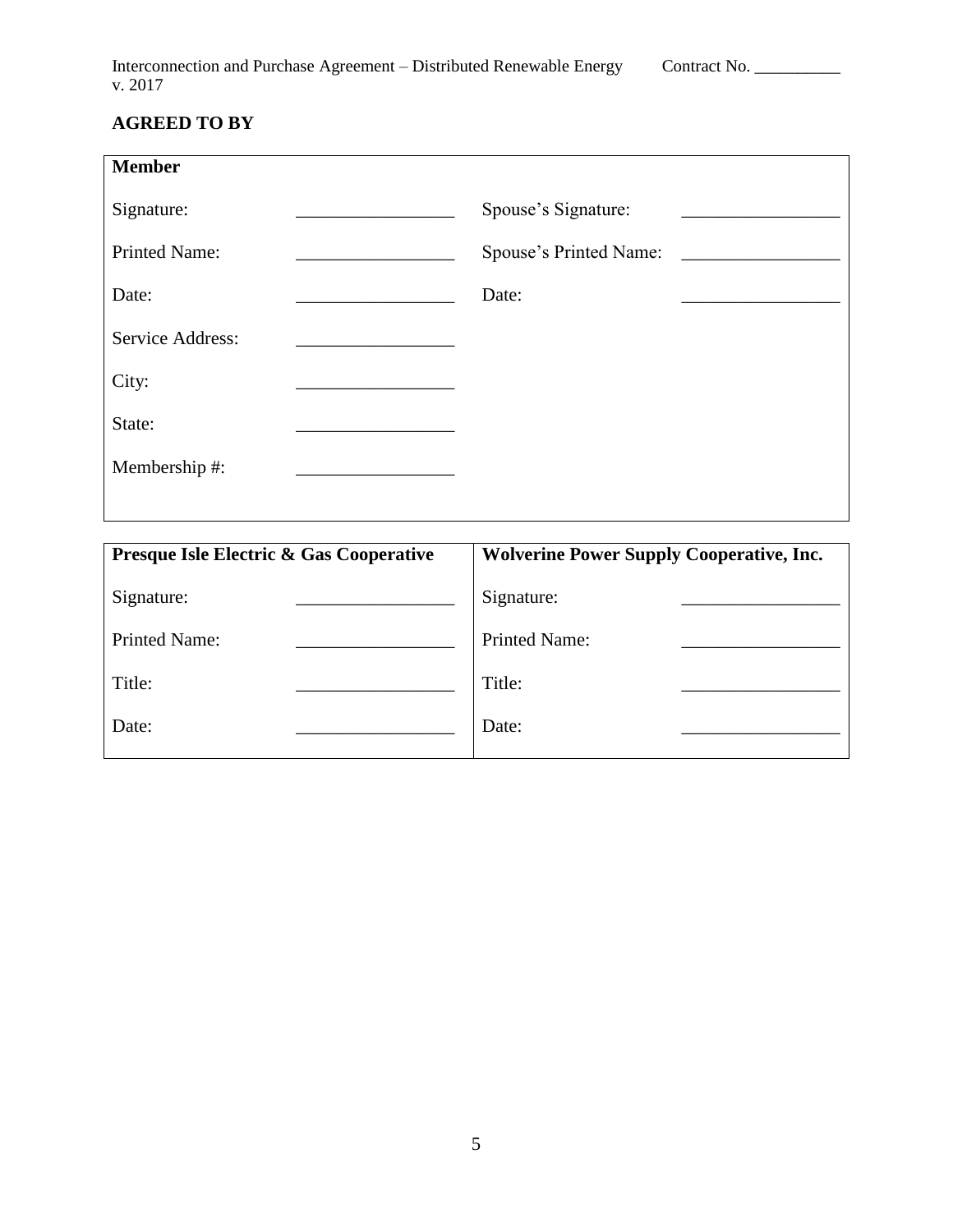## EXHIBIT A – MEMBER FACILITY DESCRIPTION AND APPLICATION